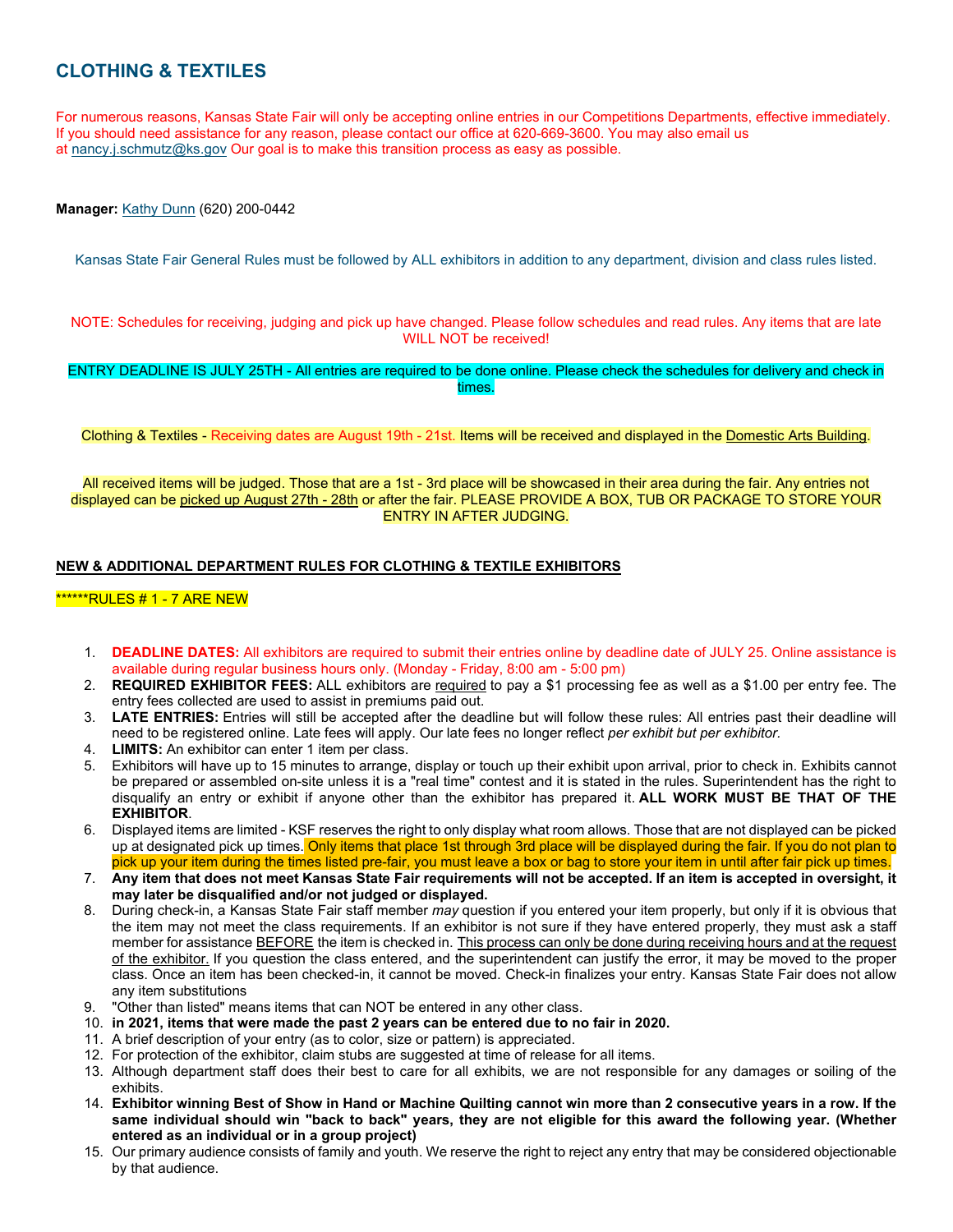# **SHIPPING:**

### SHIPPED ITEMS

Shipping charges on all exhibits must be prepaid. Packages should be addressed to: Kansas State Fair, ATTN: Clothing & Textiles Department, 2000 N. Poplar, Hutchinson, KS 67502 and *should* arrive by August 11. A copy of your entry receipt should also be included in your package with your pre-registered items. Please make sure all items are labeled in a manner that can be removed before judging (a note attached by a rubber band, twist tie, masking tape, safety pin, etc.)

## ITEMS TO BE RETURNED

Item(s) will be shipped back at the exhibitors request and expense after the fair and in its original packaging. WE ARE NO LONGER ACCEPTING POSTAGE STAMPS, PREPAID LABELS, CASH OR CHECKS FOR POSTAGE IN ADVANCE. EXHIBITOR MUST INCLUDE INSTRUCTIONS FOR RETURNING WITH ORIGINAL SHIPMENT ALONG WITH A COPY OF YOUR REGISTRATION. We will phone you to obtain a credit card number for payment BEFORE items are returned. Packages will be returned U.S. Postal Service. We will not insure for any additional value unless requested by the exhibitor.

### BEGINNERS & BASICS

### Division 300 - Beginners and Basics

## **Premiums awarded for this division are 1st - \$7, 2nd - \$6, 3rd - \$5. Division Champion will receive \$10 and a rosette.**

This division is for adults only who are still mastering their skills. (Youths should use Division #326) All individuals who are just learning in the following classes or who have been making these items for less than 2 years are welcome. Any individual that enters in this division, must not enter in any other divisions. \*exception is Division #321 & 322

### **Class**

- 1. Crocheted Item
- 2. Crocheted Afghan Any stitch
- 3. Knitted Item
- 4. Knitted Afghan Any stitch
- 5. Needlework Item Any type, beading, cross-stitched, embroidery, etc.
- 6. Sewing Item Accessory or Household item<br>7. Sewing Outfit 2 or 3 pieces
- Sewing Outfit 2 or 3 pieces
- 8. Quilt Any size, any techniques \*Must be an amateur and must have done all of the work 100%

#### Division 301 - Children's Stuffed Toy

#### **Premiums awarded for this division are 1st - \$7, 2nd - \$6, 3rd - \$5.**

These toys will be donated and distributed across Kansas by First Responders benefiting children in need. Entries must use new Polyfil-Stuffing. Eyes, nose, hair, etc. should be painted on with fabric paints or embroidered if possible. Any items not painted or embroidered, need to be securely attached.

#### **Class**

- 1. Stuffed Toys for children of any age
- 2.

#### Division 303 - Crocheting

## **Premiums awarded for this division are 1st - \$7, 2nd - \$6, 3rd - \$5. Division Champion will be awarded a gift certificate and a rosette.**

Due to limited display space, afghans, carriage robes, and baby blankets may not be seen in their entirety. A photo, no larger than 8" x 10" of the afghan, carriage robe or baby blanket may be submitted for display.

- 1. Adult Jacket, Sweater, Vest Any stitch or multiple stitches
- 2. Afghan Granny Square
- 3. Afghan Multi-Design Stitches
- 4. Afghan Ripple or Shell Stitch
- 5. Article with crochet edging / trim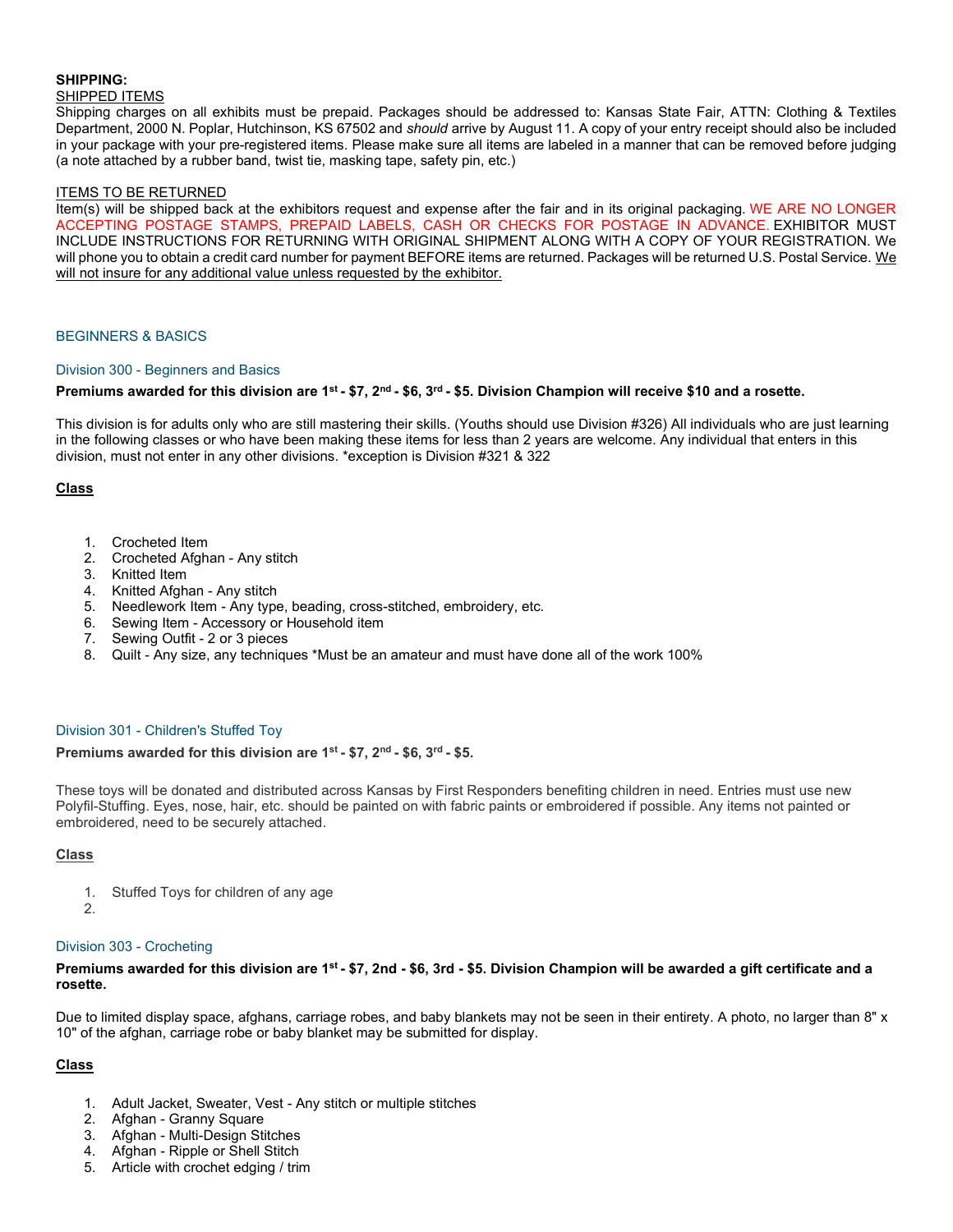- 6. Doily Any size
- 7. Fashion Accessory (Shaw, Stole, Scarf, etc.)
- 8. Baby Blanket
- 9. Infant Booties
- 10. Infant / Child Set 2 or 3 pieces
- 11. Infant / Child Sweater or Jacket
- 12. Rug
- 13. Tablecloth Any size
- 14. Pillow
- 15. Other item not listed

# Division 304 - Doll Making

**Premiums awarded for this division are 1st - \$7, 2nd - \$6, 3rd - \$5. Division Champion will be awarded \$10 and a rosette.**

Must be completely hand made of **"***fabric only"* including bodies, face and clothing. No porcelain parts. Exhibitor may furnish a stand to hold doll upright.

## **Class**

- 1. Doll (No Animals) Must be original. No pattern used
- 2. Doll (No Animals) Kits or patterns allowed

### Division 306 - Hand Knitting

**Premiums awarded for this division are 1st - \$7, 2nd - \$6, 3rd - \$5. \*Excluded is Class #06 which will be paid directly from the Sponsor. Premiums for Class #06 are 1st - \$15, 2nd - \$10, 3rd - \$5 plus winner (1st) will receive a 1 year membership to Wichita Weavers, Spinners & Dyers Guild. Division Champion will receive gift certificates from Wichita Weavers, Spinners & Dyers Guild & Wool Market & DIY School and a rosette.**

## **Class**

- 1. Afghan Granny Squares
- 2. Afghan Multi-Design Stitches
- 3. Afghan Ripple Stitch
- 4. Fashion Accessory Shawl, Stole, Scarf, Shrug, etc.
- 5. Gloves, Mittens or other Handwear
- 6. Hand Knitted Item made from hand spun yarn. (spun & knitted by exhibitor)
- 7. Hat Any size
- 8. Infant Booties
- 9. Infant / Child Set 2 or 3 pieces
- 10. Infant / Child Sweater or Jacket
- 11. Socks, Slippers or Other Footwear
- 12. Sweater Any gender, pattern, or size
- 13. Pillow
- 14. Other than listed

#### Division 307 - Holidays

#### **Premiums awarded for this division are 1st - \$7, 2nd - \$6, 3rd - \$5. Division Champion will receive \$10 and a rosette.**

All items can be of any holiday unless otherwise specified. Multiple entries can be made but each must represent a different holiday.

- 1. Beaded Decoration Any holiday
- 2. Beaded Piece of Jewelry Any holiday
- 3. Christmas Stocking Cross Stitch, Needle Point or Quilted
- 4. Holiday Decoration Any holiday; Hand or Machine Stitched textile product
- 5. Miscellaneous Any other holiday item not listed
- 6. Ornament Any holiday; Crocheted or Knitted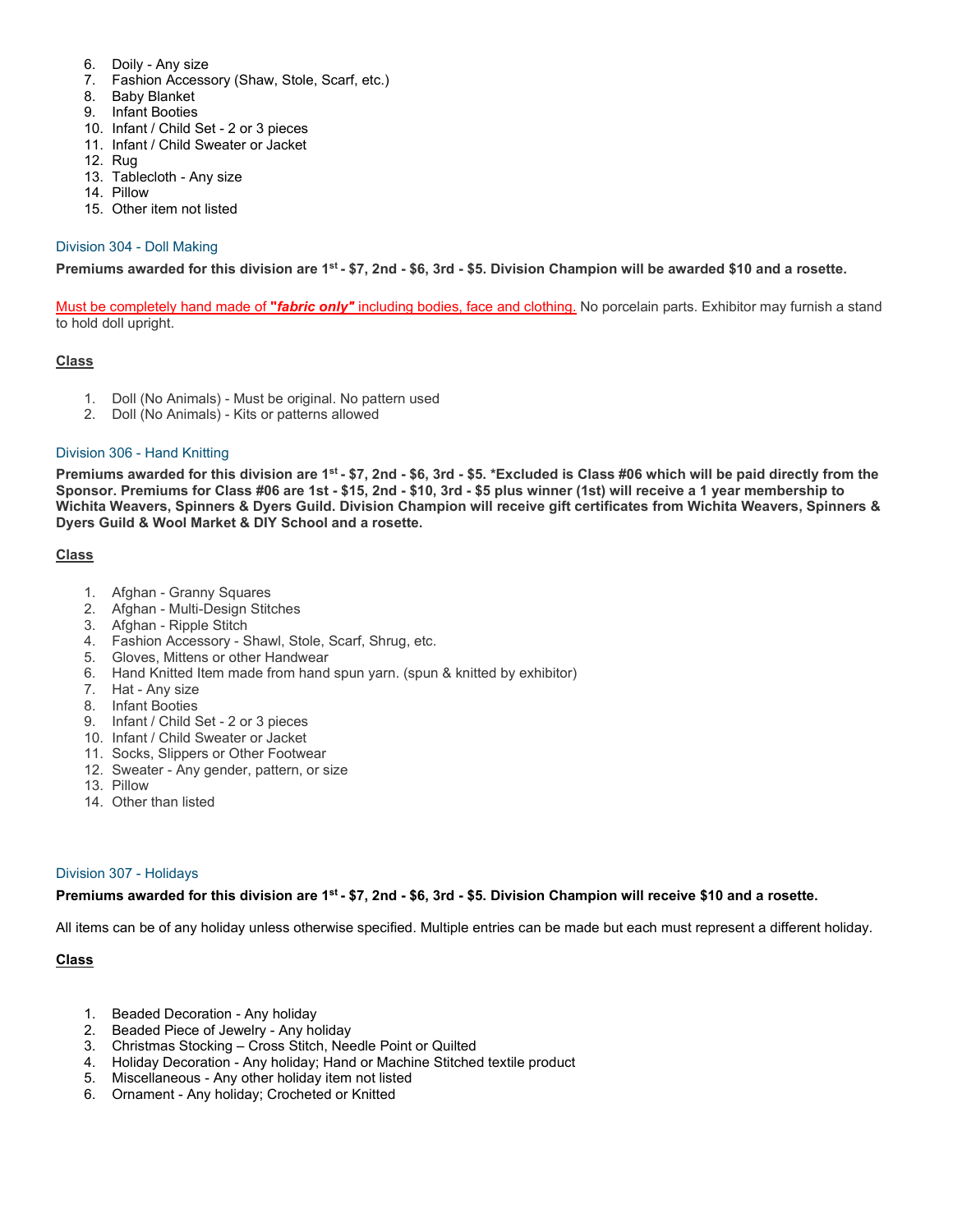#### **NEEDLEWORK**

# **ALL NEEDLEWORK IN THIS SECTION (DIVISIONS 308 – 313) MUST FOLLOW THESE GUIDELINES**

- 1. Framed exhibits will not be accepted unless ready for hanging (framed & wired). Maximum frame size is 36".
- 2. No woodwork items.
- 3. Be sure wire is twisted and strong enough to support picture on wall.

### Division 308 - Needlework - Beading

## **Premiums awarded for this division are 1st - \$7, 2nd - \$6, 3rd - \$5. Division Champion will receive \$10 and a rosette.**

Must use thread or fiber. Make sure all entries are done only with these beading techniques.

## **Class**

- 1. 3-D Beadwork (boxes, keysets, etc.)
- 2. Bead Embroidery
- 3. Brick Stitch Jewelry (non-religious)
- 4. Ensemble (3 pieces consisting of necklace, bracelet and earrings)
- 5. Kumihimo
- 6. Loom Beading Any item
- 7. Peyote Stitch jewelry (non-religious)
- 8. Raw Beading \*Must be an **original design /** cannot use a pattern
- 9. Right Angle Weave
- 10. Tapestry
- 11. Other than Listed Beading item \*No Holiday Item. Holiday items can be entered in Division 307

#### Division 309 - Needlework - Counted Cross Stitch

## **Premiums awarded for this division are 1st - \$7, 2nd - \$6, 3rd - \$5. Division Champion will receive \$10 and a rosette.**

Stitch size is design only. Do not count the frame in that measurement.

## **Class**

- 1. Home Accessory Item (Box Tops, Trays, etc. No Wall Hangings)
- 2. Pillow no larger than 18"
- 3. Sampler, Wall Hanging using at least 3 letters, numbers, figures, border \*Framed
- 4. Small items, group of 4 or more (book marks, coasters, etc.)
- 5. Verses or Motto, framed Wall Hanging \*Framed
- 6. Wall Hanging, Banner or Bell Pull (does not require framing; must be ready to hang)
- 7. Wall Hanging on Aida; design area 16" or more \*Framed
- 8. Wall Hanging on Aida; design area up to 16" \*Framed
- 9. Wall Hanging on Linen or other even weave fabric; design area 16" or more \*Framed
- 10. Wall Hanging on Linen or other even weave fabric; design area up to 16" \*Framed
- 11. Other Than Listed Cross Stitch Item
- 12. Over One, Wall Hanging (25 ct. or more) \*Framed

#### Division 310 - Needlework - Hand Embroidery

**Premiums awarded for this division are 1st - \$7, 2nd - \$6, 3rd - \$5. Division Champion will receive \$10 and a rosette.**

- 1. Heirloom Embroidery (Silk Ribbon, printed patterns, etc.) Any item
- 2. Household Article (Table runner, Scarf, Towel, etc.)
- 3. Pillow
- 4. Smocking
- 5. Tea Towels set of 4
- 6. Wall Hanging \*Framed
- 7. Other Than Listed (German, Finnish, Brazilian, Twilling, etc.)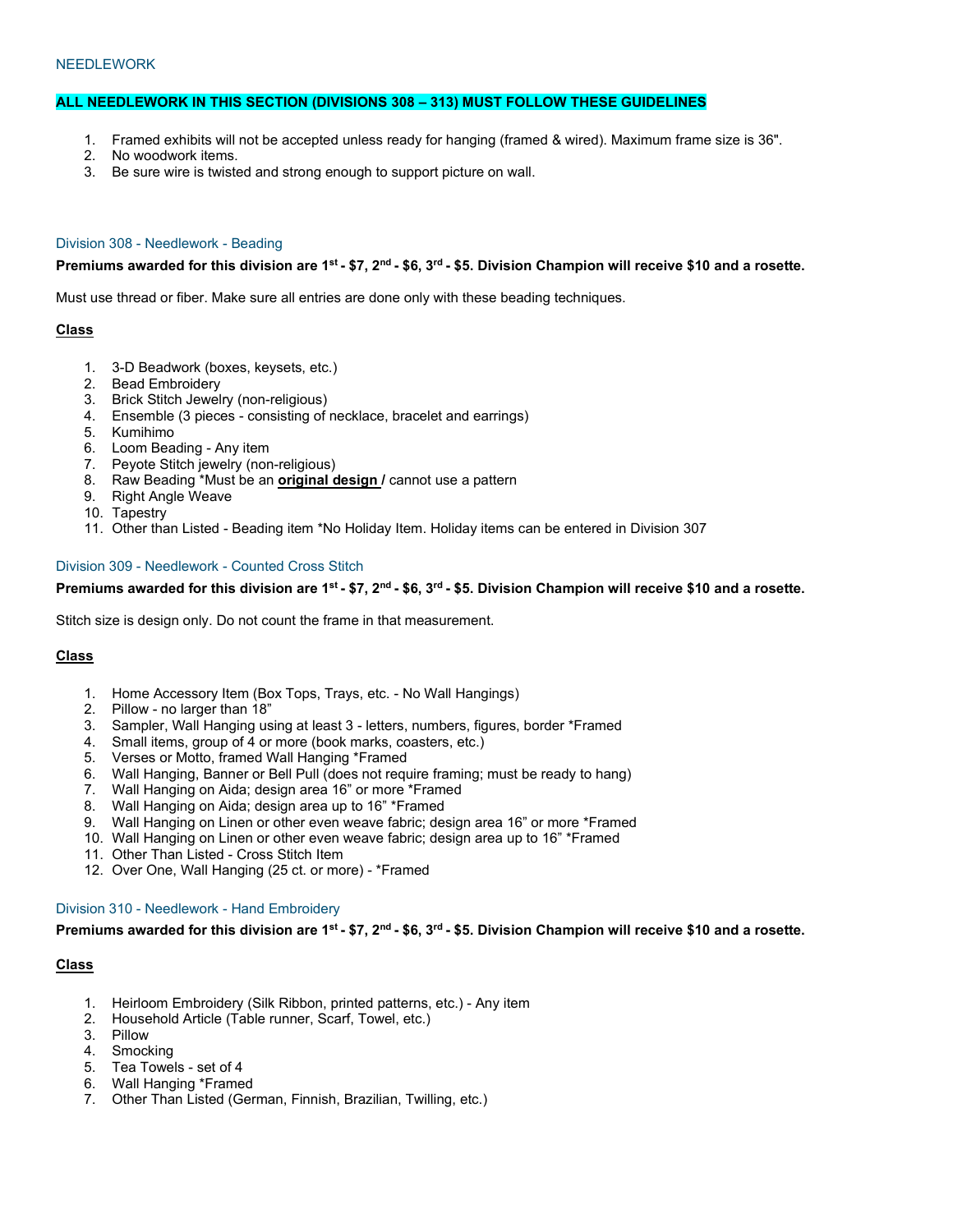# Division 311 - Needlework - Machine Embroidery

**Premiums awarded for this division are 1st - \$7, 2nd - \$6, 3rd - \$5. Division Champion will receive \$10 and a rosette.**

## **Class**

- 1. Embellished Garment
- 2. Household Item
- 3. Pillow
- 4. Tea Towels set of 4
- 5. Wall Hanging

#### Division 312- Needlework - Needlepoint

**Premiums awarded for this division are 1st - \$7, 2nd - \$6, 3rd - \$5. Division Champion will receive \$10 and a rosette.**

## **Class**

- 1. Household Item (Box Tops, Trays not wall hangings)
- 2. Plastic canvas or perforated paper
- 3. Wall Hanging \*Framed
- 4. Pillow
- 5. Other Than Listed

# Division 313 - Needlework - Other Needle Arts

**Premiums awarded for this division are 1st - \$7, 2nd - \$6, 3rd - \$5. Division Champion will receive \$10.**

## **Class**

- 1. Applique Hand or Machine; 1 or 2 layers (no quilting)
- 2. Bobbin Lace
- 3. Tatting
- 4. Other Than Listed

## **PEOPLE WITH DISABILITIES**

**The following classes are for individuals with a disability, who have a physical or mental impairment that substantially limits one or more "major life activities", has a record of such impairment or is regarded as having such an impairment.**

## Division 314 - Individuals with a Disability / Impairment/ Limitation

**Premiums awarded for this division are 1st - \$6, 2nd - \$5, 3rd - 5th a ribbon. Division Champion will receive a rosette.**

- 1. Registration must be in the exhibitor's name and cannot be that of The Life Coach
- 2. Exhibits must be made within the past year and be made by the exhibitor

- 1. Crochet Any item
- 2. Knitting Any item
- 3. Sewing Any item
- 4. Miscellaneous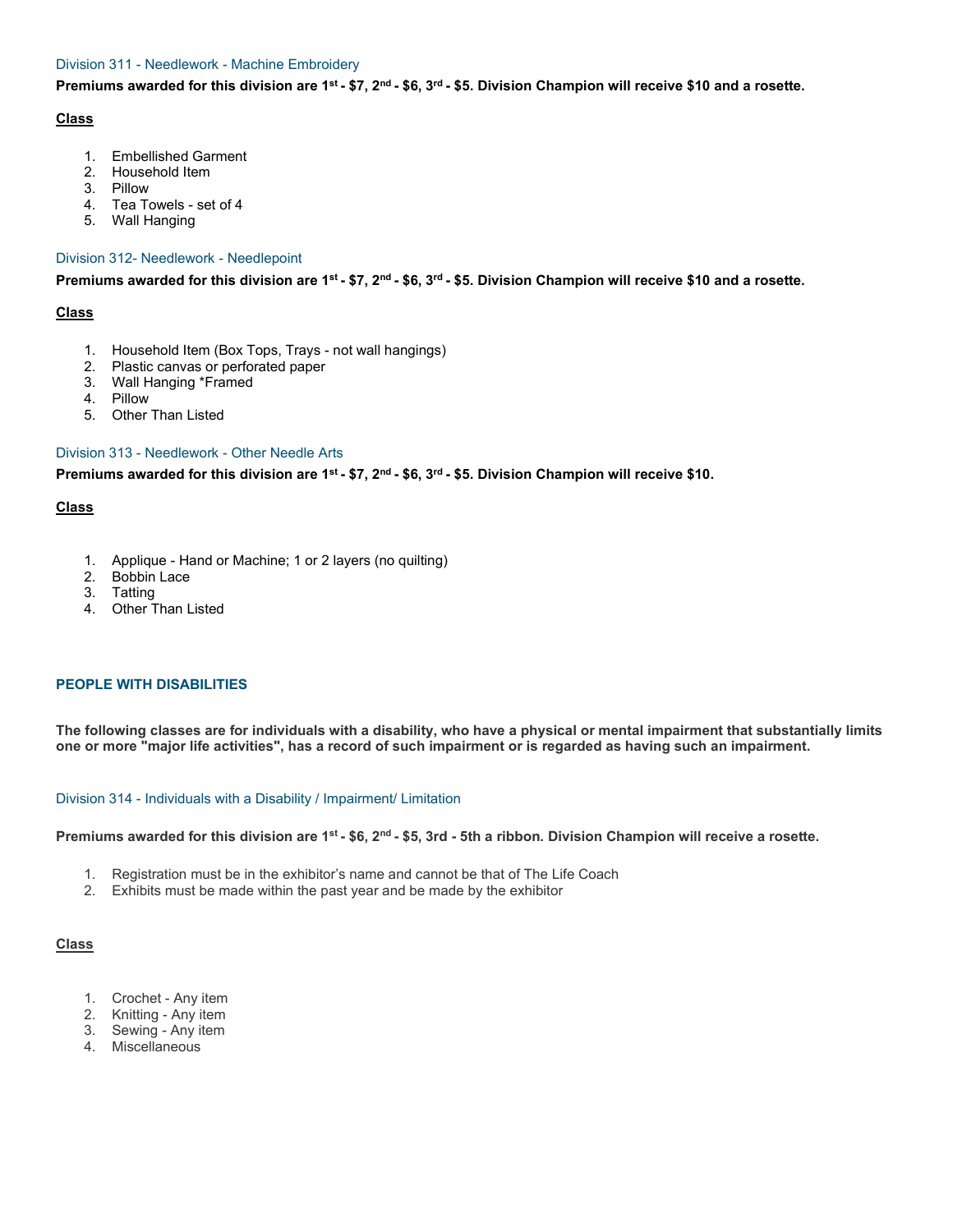# **QUILTING**

# **Grand Champion Quilt - Rosette will be presented to the winner during the Governor's Awards**

\*To determine the "Grand Champion Quilt" at the Kansas State Fair, judges will select one winner from the division champion quilts.

Every quilt has a story. Please share yours, submit a brief description and/or the background about your quilt on a plain white sheet of paper, no larger than 8.5" x 5.5" (half of a standard sheet). You may include the name of the individual who did the quilting or the members of your group as well. All stories / backgrounds must be typed and submitted by the exhibitor at check -in.

Guide for Common Quilt Sizes \*\*Approximate sizing. Only to be used for reference when determining class. Quilt does not have to be exact measurements except for miniature quilts.

- Placemats 11" 12" wide x 15" 18" long
- Miniatures Blocks can be no larger than 4" x 4". Maximum size of quilt is 24" x 24"
- Square Table Topper 36" x 36" Turn the quilt so the corners are pointing to the sides of the table.
- Table Runner 12" 18" x 40" 72". Longer tables will require a longer runner.
- Wall Hangings Any size can qualify for a wall hanging. Check specific contest for requirements, if any
- Crib 30" x 26" or 36" x 52"
- Lap 36" x 36"
- Throw 50" x 65"

#### Bed Quilts

- Twin 64" 72" x 86" 96"
- Full 70" 88" x 88" 100"
- Queen 88" 99" x 94" 108"
- King 100" 110" x 100" 108"

All entries in this section must be a fabric sandwich made up of (3) three layers (a top, a filling, and a back) held together with thread or string that goes through all layers. Due to available display space, some quilts may not be seen in their entirety. Exhibitors are encouraged to submit a photo of the entire quilt (up to 8" x 10", placed in a plastic sleeve), to be included with the quilt when displayed.

Quilts with offensive odors or pet hair may be disqualified for judging and display.

#### Division 315 - Hexified Panel Quilt Challenge Project

### **Premiums awarded for this division are 1st - \$45, 2nd - \$35, 3rd - \$20.**

If you like a challenge, create a quilt where a whole printed fabric panel is surrounded by 60 degree hexagons created from the same panel. The hexagons must be created from 6 repeats of the panel, cut up as 60 degree triangles and pieced together in one block wonder format. Quilts need to be at least 30" x 30" or larger. Size of the hexagon can be the maker's choice.

[Click here for \(4\) examples of hexified panel quilts](https://cdn.saffire.com/files.ashx?t=fg&rid=KansasStateFair&f=Hexified_Panel_Quilts.pdf)

#### **Class**

1. Hexified Panel Quilt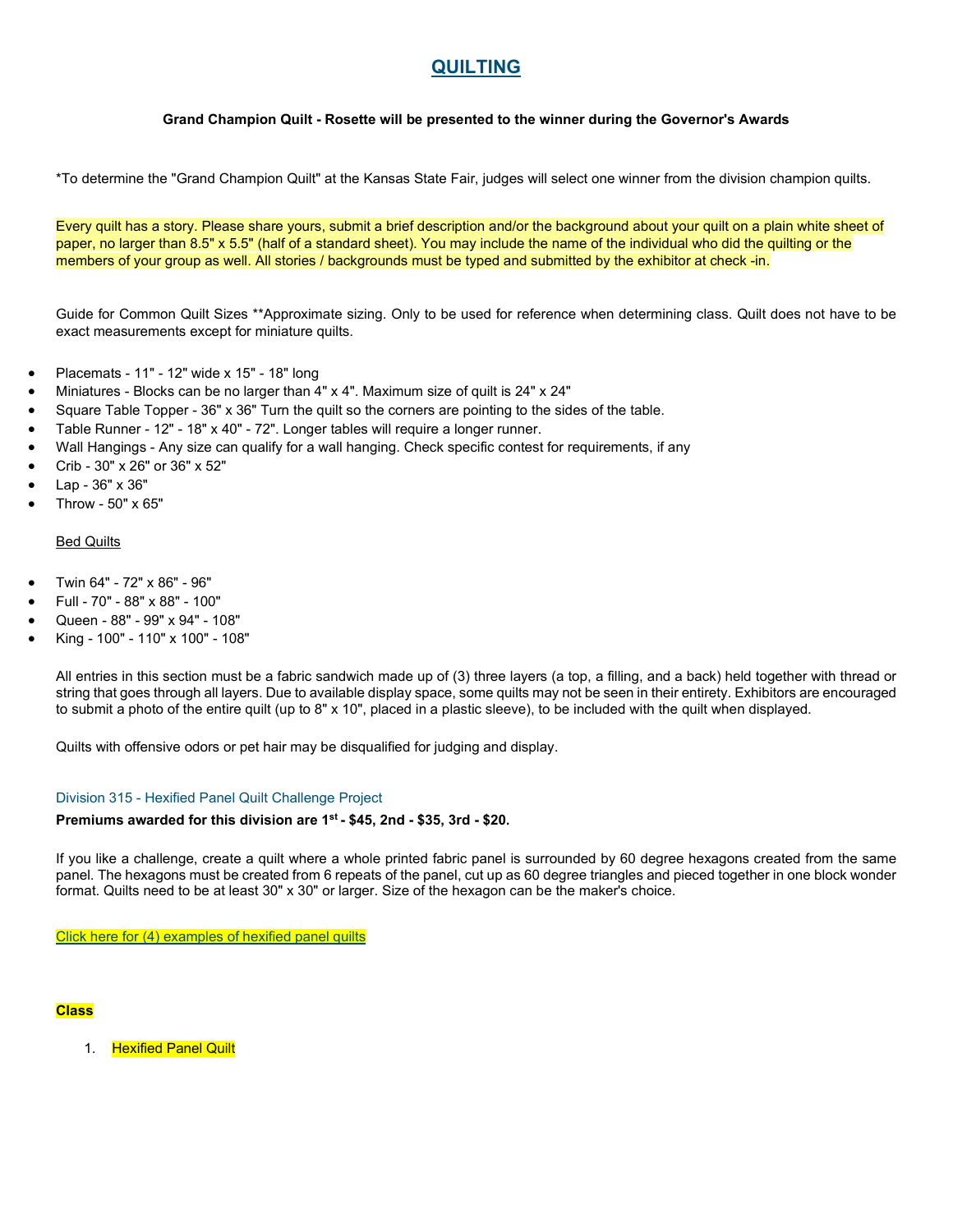

An *amateur* quilts for the joy and satisfaction of creating items and as a hobby or past time and doesn't regularly do quilt work earning money.

Division 316 - Amateurs Only - 1 Individual

#### **Premiums awarded for this division are 1st - \$10, 2nd - \$8, 3rd - \$5. Division Champion will receive \$25 and a rosette.**

## **\*ALL ITEMS IN THIS DIVISION MUST BE COMPLETED EXCLUSIVELY BY THE EXHIBITOR, WHO IS AN AMATEUR QUILTER, WITHOUT ANY ADDITIONAL ASSISTANCE. EXHIBITOR CANNOT** *PAY* **FOR TOP OF QUILT TO BE QUILTED.**

#### **Class**

- 1. Bed Runner, Table Runner or Topper, Set of (4) Placemats Hand Quilted
- 2. Bed Runner, Table Runner or Topper, Set of (4) Placemats Machine or Long Arm Quilted
- 3. Bed Quilt, Pieced Hand Quilted
- 4. Bed Quilt, Pieced Machine or Long Arm Quilted
- 5. Bed Quilt, Applique Hand Quilted
- 6. Bed Quilt, Applique Machine or Long Arm Quilted
- 7. Bed Quilt, Embroidered Hand Quilted
- 8. Bed Quilt, Embroidered Machine or Long Arm Quilted
- 9. Bed Quilt, (2) or more Techniques Hand Quilted
- 10. Bed Quilt, (2) or more Techniques Machine or Long Arm Quilted
- 11. Crib Quilt, Lap Quilt or Throw Hand Quilted
- 12. Crib Quilt, Lap Quilt or Throw Machine or Long Arm Quilted
- 13. T-Shirt Quilt Hand Quilted
- 14. T-Shirt Quilt Machine or Long Arm
- 15. Miniature Quilt / Wall Quilt, consisting of 3 layers held together with stitching Hand Quilted
- 16. Miniature Quilt / Wall Quilt, consisting of 3 layers held together with stitching Machine or Long Arm Quilted
- 17. Any Quilt Not Listed Hand Quilted \*Must name technique in description area at time of entry
- 18. Any Quilt Not Listed Machine or Long Arm Quilted \*Must name technique in description area at time of entry

### Division 317 - Amateur Group Classes

#### **Premiums awarded for this division are 1st - \$10, 2nd - \$8, 3rd - \$5. Division Champion will receive \$25 and a rosette.**

## **\*ALL ITEMS IN THIS DIVISION MUST BE COMPLETED STRICTLY BY A GROUP OF ALL AMATEUR QUILTERS WITHOUT ANY ADDITIONAL ASSISTANCE FROM ANY PROFESSIONALS.**

- 1. Bed Runner, Table Runner or Topper, Set of (4) Placemats Hand Quilted
- 2. Bed Runner, Table Runner or Topper, Set of (4) Placemats Machine or Long Arm Quilted
- 3. Bed Quilt, Pieced Hand Quilted
- 4. Bed Quilt, Pieced Machine or Long Arm Quilted
- 5. Bed Quilt, Applique Hand Quilted
- 6. Bed Quilt, Applique Machine or Long Arm Quilted
- 7. Bed Quilt, Embroidered Hand Quilted
- 8. Bed Quilt, Embroidered Machine or Long Arm Quilted
- 9. Bed Quilt, (2) or more Techniques Hand Quilted
- 10. Bed Quilt, (2) or more Techniques Machine or Long Arm Quilted
- 11. Crib Quilt, Lap Quilt or Throw Hand Quilted
- 12. Crib Quilt, Lap Quilt or Throw Machine or Long Arm Quilted
- 13. T-Shirt Quilt Hand Quilted
- 14. T-Shirt Quilt Machine or Long Arm
- 15. Miniature Quilt / Wall Quilt, consisting of 3 layers held together with stitching Hand Quilted
- 16. Miniature Quilt / Wall Quilt, consisting of 3 layers held together with stitching Machine or Long Arm Quilted
- 17. Any Quilt Not Listed Hand Quilted \*Must name technique in description area at time of entry
- 18. Any Quilt Not Listed Machine or Long Arm Quilted \*Must name technique in description area at time of entry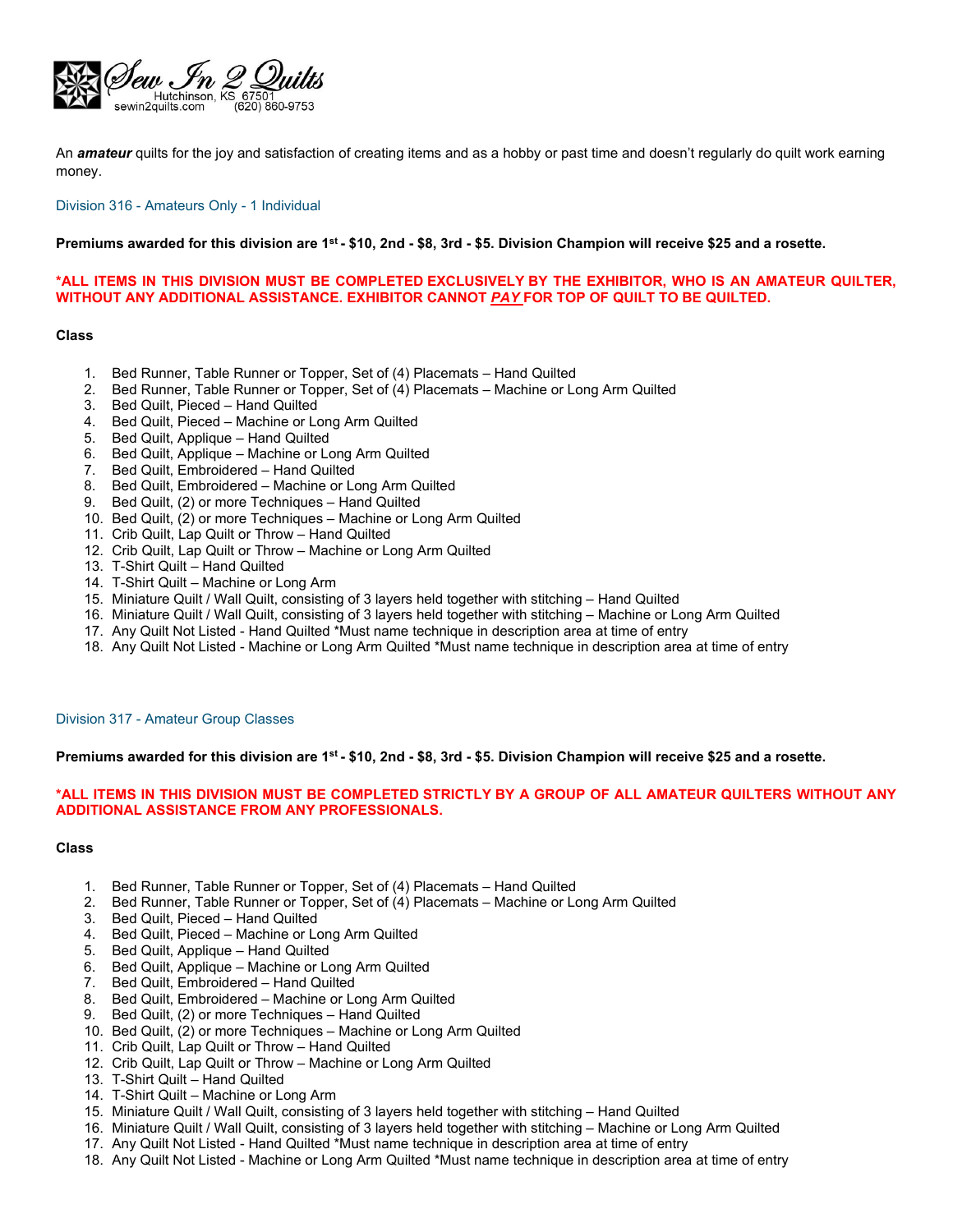**Premiums awarded for this division are 1st - \$10, 2nd - \$8, 3rd - \$5. Division Champion will receive \$25 and a rosette.**

**\*ALL ITEMS IN THIS DIVISION MUST BE COMPLETED EXCLUSIVELY BY THE EXHIBITOR, WHO IS A PROFESSIONAL QUILTER, WITHOUT ANY ADDITIONAL ASSISTANCE.**

## **Class**

- 1. Bed Runner, Table Runner or Topper, Set of (4) Placemats Hand Quilted
- 2. Bed Runner, Table Runner or Topper, Set of (4) Placemats Machine or Long Arm Quilted
- 3. Bed Quilt, Pieced Hand Quilted
- 4. Bed Quilt, Pieced Machine or Long Arm Quilted
- 5. Bed Quilt, Applique Hand Quilted
- 6. Bed Quilt, Applique Machine or Long Arm Quilted
- 7. Bed Quilt, Embroidered Hand Quilted
- 8. Bed Quilt, Embroidered Machine or Long Arm Quilted
- 9. Bed Quilt, (2) or more Techniques Hand Quilted
- 10. Bed Quilt, (2) or more Techniques Machine or Long Arm Quilted
- 11. Crib Quilt, Lap Quilt or Throw Hand Quilted
- 12. Crib Quilt, Lap Quilt or Throw Machine or Long Arm Quilted
- 13. T-Shirt Quilt Hand Quilted
- 14. T-Shirt Quilt Machine or Long Arm
- 15. Miniature Quilt / Wall Quilt, consisting of 3 layers held together with stitching Hand Quilted
- 16. Miniature Quilt / Wall Quilt, consisting of 3 layers held together with stitching Machine or Long Arm Quilted
- 17. Any Quilt Not Listed Hand Quilted \*Must name technique in description area at time of entry
- 18. Any Quilt Not Listed Machine or Long Arm Quilted \*Must name technique in description area at time of entry

#### Division 319 - Group Classes for Professionals Only

#### **Premiums awarded for this division are 1st - \$10, 2nd - \$8, 3rd - \$5. Division Champion will receive \$25 and a rosette.**

#### **\*ALL ITEMS IN THIS DIVISION MUST BE COMPLETED STRICTLY BY A GROUP OF PROFESSIONAL QUILTERS.**

- 1. Bed Runner, Table Runner or Topper, Set of (4) Placemats Hand Quilted
- 2. Bed Runner, Table Runner or Topper, Set of (4) Placemats Machine or Long Arm Quilted
- 3. Bed Quilt, Pieced Hand Quilted
- 4. Bed Quilt, Pieced Machine or Long Arm Quilted
- 5. Bed Quilt, Applique Hand Quilted
- 6. Bed Quilt, Applique Machine or Long Arm Quilted
- 7. Bed Quilt, Embroidered Hand Quilted
- 8. Bed Quilt, Embroidered Machine or Long Arm Quilted<br>9. Bed Quilt, (2) or more Techniques Hand Quilted
- 9. Bed Quilt, (2) or more Techniques Hand Quilted
- 10. Bed Quilt, (2) or more Techniques Machine or Long Arm Quilted
- 11. Crib Quilt, Lap Quilt or Throw Hand Quilted
- 12. Crib Quilt, Lap Quilt or Throw Machine or Long Arm Quilted
- 13. T-Shirt Quilt Hand Quilted
- 14. T-Shirt Quilt Machine or Long Arm
- 15. Miniature Quilt / Wall Quilt, consisting of 3 layers held together with stitching Hand Quilted
- 16. Miniature Quilt / Wall Quilt, consisting of 3 layers held together with stitching Machine or Long Arm Quilted
- 17. Any Quilt Not Listed Hand Quilted \*Must name technique in description area at time of entry
- 18. Any Quilt Not Listed Machine or Long Arm Quilted \*Must name technique in description area at time of entry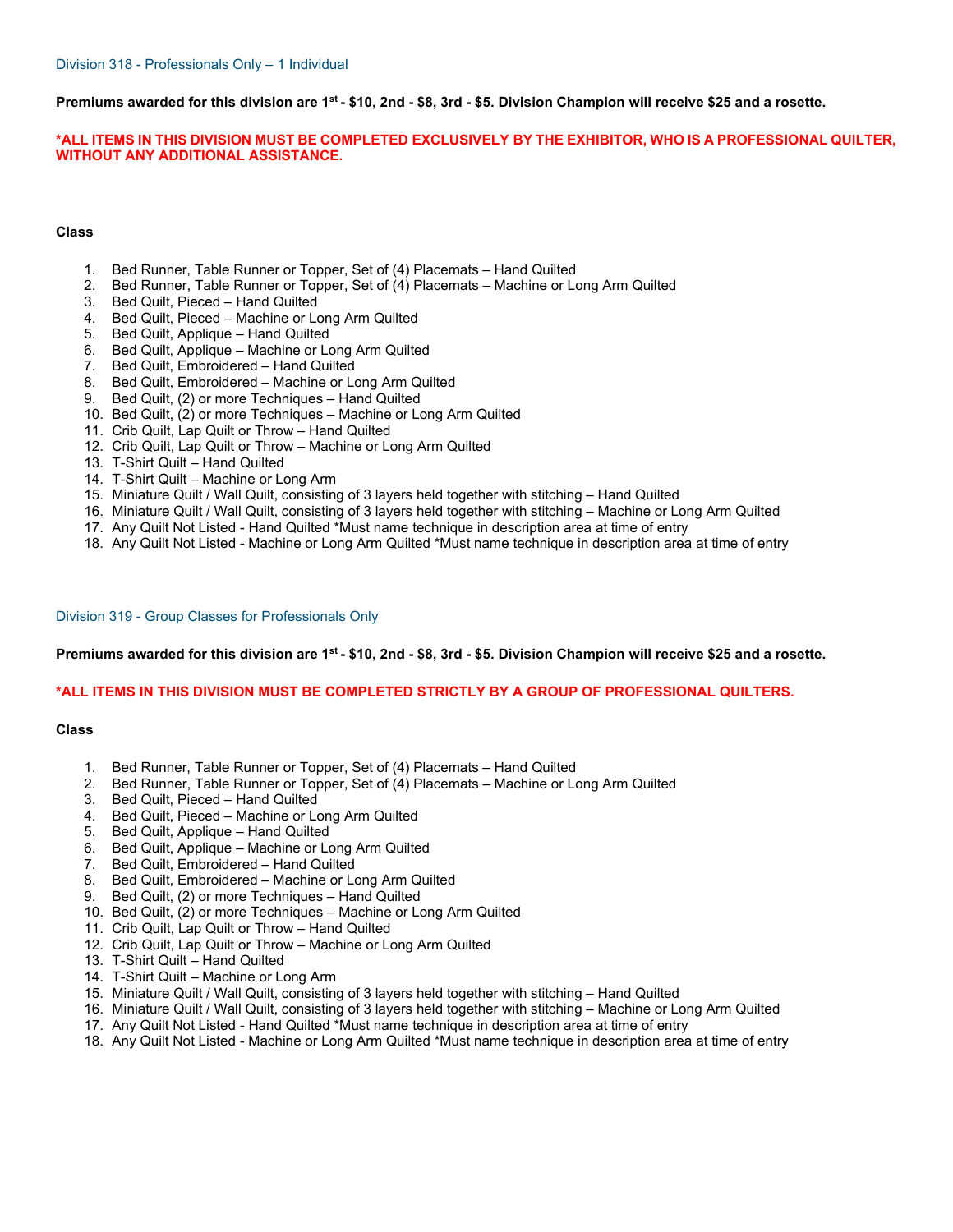**Premiums awarded for this division are 1st - \$10, 2nd - \$8, 3rd - \$5. Division Champion will receive \$25 and a rosette.**

## **\*ALL ITEMS IN THIS DIVISION MUST BE COMPLETED BY A GROUP CONSISTING OF BOTH AMATEUR AND PROFESSIONAL QUILTERS, IN ANY COMBINATION.**

## **Class**

- 1. Bed Runner, Table Runner or Topper, Set of (4) Placemats Hand Quilted
- 2. Bed Runner, Table Runner or Topper, Set of (4) Placemats Machine or Long Arm Quilted
- Bed Quilt, Pieced Hand Quilted
- 4. Bed Quilt, Pieced Machine or Long Arm Quilted
- 5. Bed Quilt, Applique Hand Quilted
- 6. Bed Quilt, Applique Machine or Long Arm Quilted
- 7. Bed Quilt, Embroidered Hand Quilted
- 8. Bed Quilt, Embroidered Machine or Long Arm Quilted
- 9. Bed Quilt, (2) or more Techniques Hand Quilted
- 10. Bed Quilt, (2) or more Techniques Machine or Long Arm Quilted
- 11. Crib Quilt, Lap Quilt or Throw Hand Quilted
- 12. Crib Quilt, Lap Quilt or Throw Machine or Long Arm Quilted
- 13. T-Shirt Quilt Hand Quilted
- 14. T-Shirt Quilt Machine or Long Arm
- 15. Miniature Quilt / Wall Quilt, consisting of 3 layers held together with stitching Hand Quilted
- 16. Miniature Quilt / Wall Quilt, consisting of 3 layers held together with stitching Machine or Long Arm Quilted
- 17. Any Quilt Not Listed Hand Quilted \*Must name technique in description area at time of entry
- 18. Any Quilt Not Listed Machine or Long Arm Quilted \*Must name technique in description area at time of entry

### Division 321 - Quilt Block Contest

### **Premiums awarded for this division are 1st - \$25, 2nd - \$20, 3rd - \$15.**

2020 - 2021 Theme: *"A Kansas State Fair Quilt" - Your quilt block must reflect our great State Fair!*

These blocks will become the property of the Kansas State Fair and be used to create a State Fair quilt. This quilt will be auctioned during the Fair the following year. The auction will be held on the second Saturday at the Peoples Bank and Trust Arena. Proceeds from the sale will go toward department improvements.

Quilt block packets can be purchased for \$3.00 each online. Anyone interested in creating our quilt should contact the Competitive Exhibits Department.

Each packet contains (1) - 5" x 5" and (2) - 9" x 11" pieces of fabric. Some of each must be used in the block you create. The background fabric is your choice and you can add as many additional colors as you would like. Here are a few ideas to consider: a traditional block, livestock, carnival, Kansas State Fair Logo, horticulture, 4-H, domestic arts, etc. We have a lot to offer!

The following requirements must be met:

- Purchasing a kit *does not* mean you have entered your exhibit. You must still register online by July 25, 2021.
	- Your completed quilt block needs to measure 12.5" square. It should be equal all the way around the block. DO NOT QUILT
- No iron-on means of attaching fabric to the block shall be used; *unless,* after application to the block it is *stitched down securely* by the participant so it will not become loose later.
- Only (50) kits are available. Exhibitor may use an established pattern or create an original block. **Materials in kit have been pre-washed and dried.**

#### **Class**

1. Quilt Block Contest - Kansas State Fair \* Must represent our great State Fair!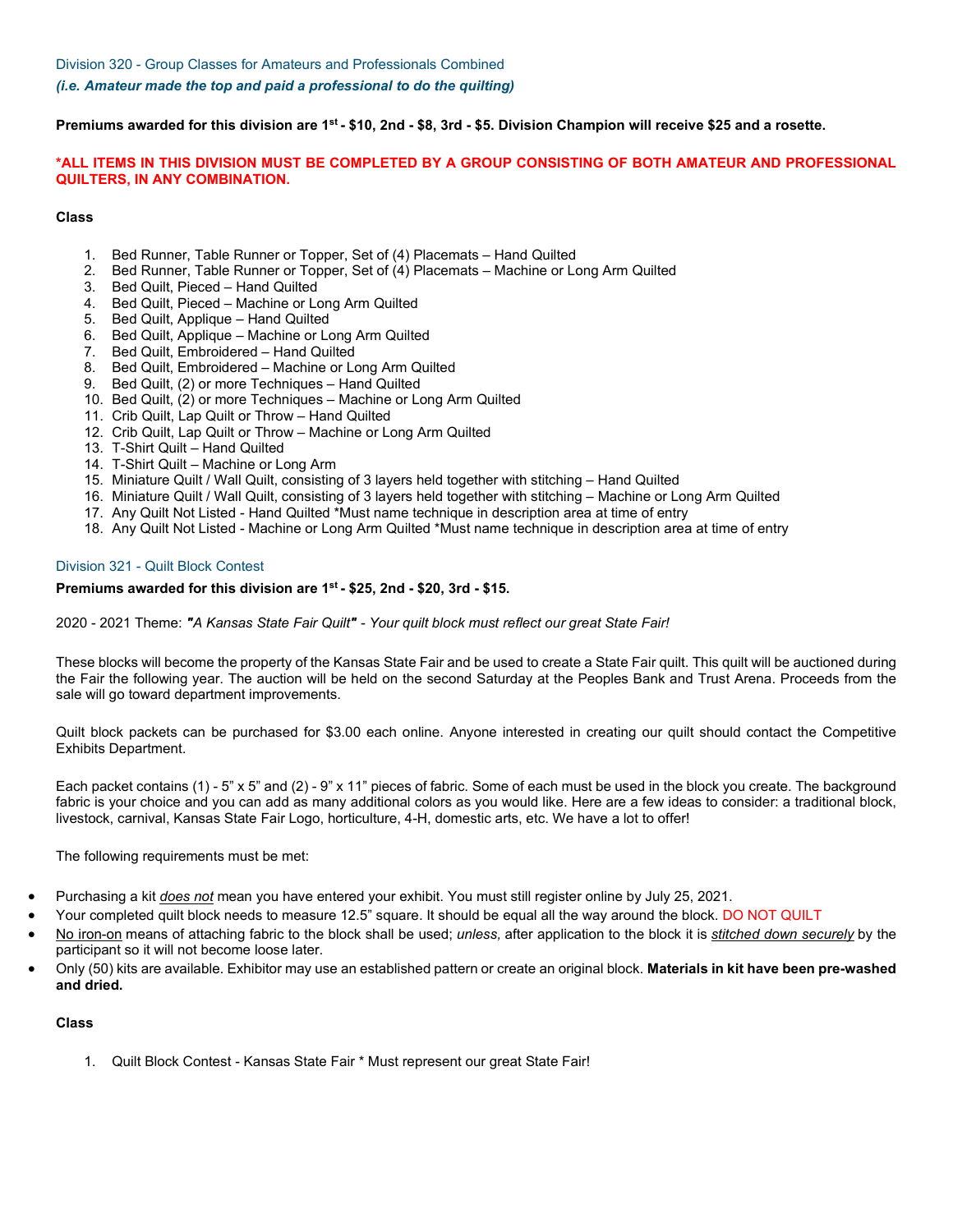# *[QOV Pattern](https://cdn.saffire.com/files.ashx?t=fg&rid=KansasStateFair&f=QOV_Pattern_-_2020.pdf) [QOV Ideas](https://cdn.saffire.com/files.ashx?t=fg&rid=KansasStateFair&f=QOV_Ideas.pdf)*

\*\*Interpretation of the attached quilt block pattern can be the exhibitors choice.

## **Premiums awarded for this division are 1st - \$15, 2nd - \$10, 3rd - \$5.**

Kansas State Fair is proud to work with the Quilts of Valor Group of Kansas showing support for our military personnel. We encourage and invite you to make a quilt block from the provided pattern for the Quilts of Valor Organizations. The completed blocks will become the property of the Kansas State Fair and will be forwarded to various QOV Groups to be made into quilts for our military personnel. Block must be a 12 1/2" square and must consist of red, white & blue colors. Interpretation of the attached quilt block pattern can be the exhibitors choice.

A quilt(s) made solely from our participants blocks, will be proudly presented to a deserving individual(s) at our Veteran's Brunch that we host each year during the fair. Thank you to all who have taken the time to enter and show their support.

#### **Class**

1. Quilts of Valor - Quilt block \*Must use supplied pattern from QOV - click on link above or contact our office for a copy of the pattern or examples

#### Division 323 - Rug Making

**Premiums awarded for this division are 1st - \$6, 2nd - \$5. Division Champion will receive \$10 and a rosette.**

Rugs may not be larger than 24 square feet

## **Class**

- 1. Braided Rug
- 2. Hooked Rug
- 3. Rug made by any other technique not listed
- 4. Rug made from recycled material

#### Division 324 - Sewing - Adults - 18 and Over \*No Quilting

**Premiums awarded for this division are 1st - \$10, 2nd - \$8, 3rd - \$6. Division Champion will receive \$10 and a rosette.**

#### ALL Exhibitor must be age 18 or older, after January 1, current year

#### **Exhibitor may sew for themselves or another person. No Bridal Gowns will be accepted. \*\*These all must be textile items.**

Please display your items with safety pins on clear plastic hanger ready to hang.

- 1. 2 Piece Outfit
- 2. Apron
- 3. Blouse or Shirt
- 4. Costume: Re-enactor, Historical, Theater, Halloween, etc.
- 5. Dress
- 6. Home Decorating Item \*see additional details in section
- 7. Infant or Childrens Clothing (sleeper, dress, gown, etc.)
- 8. Infant small accessories (bibs, burp cloths, etc.)
- 9. Other Than Listed Fashion Accessory (including hat, bonnet, etc.)
- 10. Other Than Listed Sewing Item
- 11. Recycled Garment, Accessory or Household Item
- 12. Shorts, Pants, Slacks or Skirt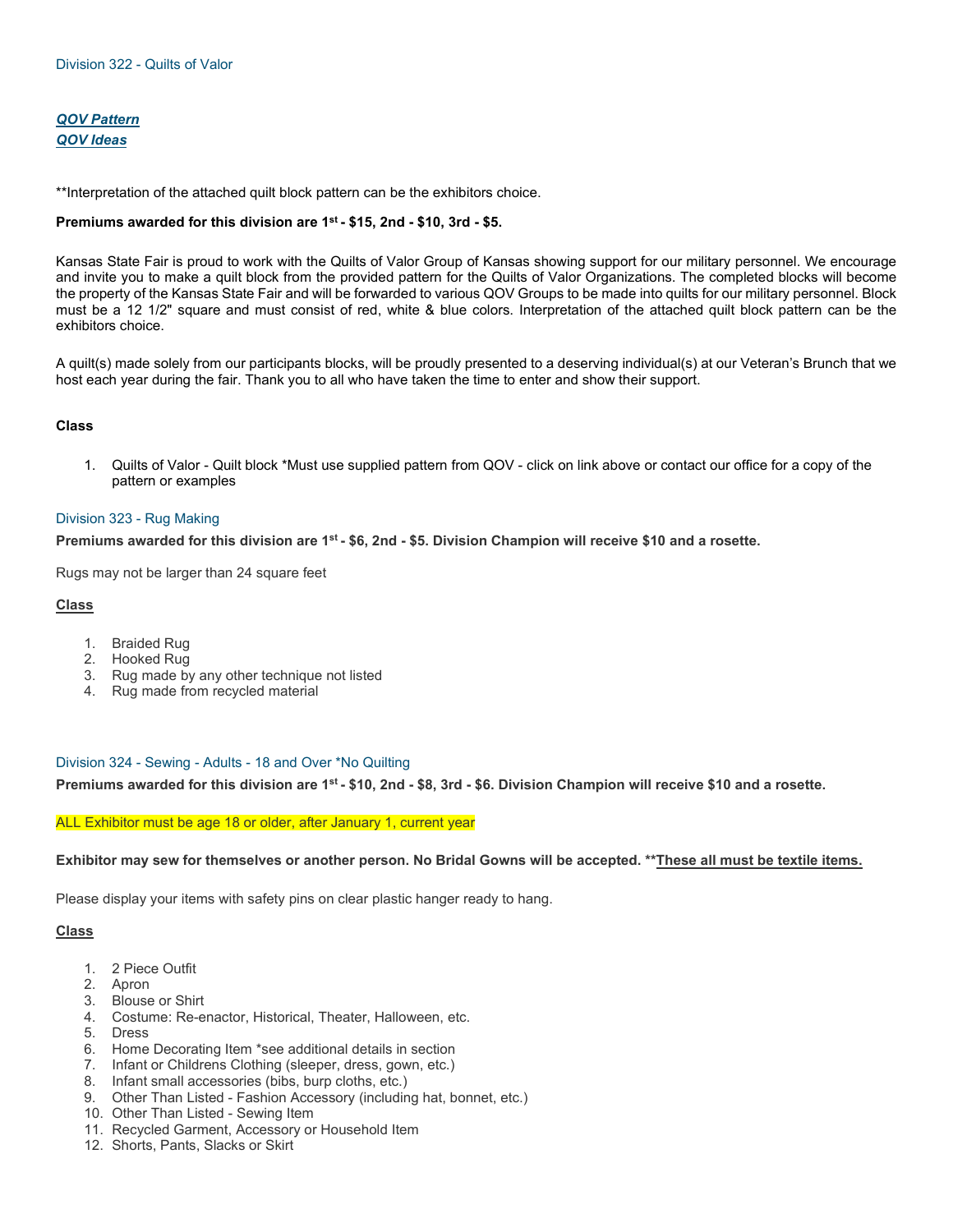## Division 325- Spinning, Weaving & Felting

**Premiums awarded for this division are 1st - \$6, 2nd - \$5. \*Exception - Class 06 awards 1st - \$10 & 2nd - \$8. Division Champion will receive \$10 and a rosette.**

## **Class**

- 1. Felting, Crochet Any article
- 2. Felting, Hand Any article
- 3. Felting, Knitted Any article
- 4. Felting, Needle Any article
- 5. Felting, Recycled Any article
- 6. Handspun Yarn 50 yards minimum
- 7. Woven Household Item Any fiber
- 8. Woven Wearable Item, clothing or accessory
- 9. Other Than Listed Spinning, Weaving or Felted Item

# **YOUTH DIVISIONS**

Division 326 - Youths - Ages 18 and under

**Premiums awarded for this division are 1st - \$6, 2nd - \$5. Division Champion will receive \$10 and a rosette.**

# **\*Youths must be 18 and under as of January 1, current year, to enter this division.**

Wood or plastic items will not be allowed. \*\*These all must be textile items**.**

Display with safety pins on clear plastic hanger ready to hang.

# **Class for youths 8 - 13 years of age**

- 1. Blanket Using any technique
- 2. Crocheted Item Any item except a scarf
- 3. Embroidered, Cross Stitched or Other Needlework Article (no beading)
- 4. Felted or Weaving Article \*Cannot be a craft article
- 5. Hand or Machine Quilted Article (ALL work, including quilting done by exhibitor)
- 6. Hand or Machine Quilted Article (quilting done by someone other than exhibitor)
- 7. Knitted Item Any item except a scarf
- 8. Pillow Must be decorated with hand or machine stitching
- 9. Recycled Garment, Accessory or Household Item
- 10. Scarf Using any technique
- 11. Sewing Accessory (bag, purse, tote, etc.)
- 12. Sewing Blouse, Shirt, Shorts, Pants, Slacks or Skirt (1 piece, no outfits)
- 13. Sewing Doll Clothes
- 14. Sewing Outfit, 2 pieces or more
- 15. Stuffed Animal or Doll Any type or style. (crocheted, knitted, sewn) Patterns may be used
- 16. Youth Clothing & Textile Item other than listed

## **Class for youths 14 - 18 years of age**

- 1. Blanket Using any technique
- 2. Crocheted Item Any item except a scarf
- 3. Embroidered, Cross Stitched or Other Needlework Article (no beading)
- 4. Felted or Weaving Article \*Cannot be a craft article
- 5. Hand or Machine Quilted Article (ALL work, including quilting done by exhibitor)
- 6. Hand or Machine Quilted Article (quilting done by someone other than exhibitor)
- 7. Knitted Item Any item except a scarf
- 8. Pillow Must be decorated with hand or machine stitching
- 9. Recycled Garment, Accessory or Household Item
- 10. Scarf Using any technique
- 11. Sewing Accessory (bag, purse, tote, etc.)
- 12. Sewing Blouse, Shirt, Shorts, Pants, Slacks or Skirt (1 piece, no outfits)